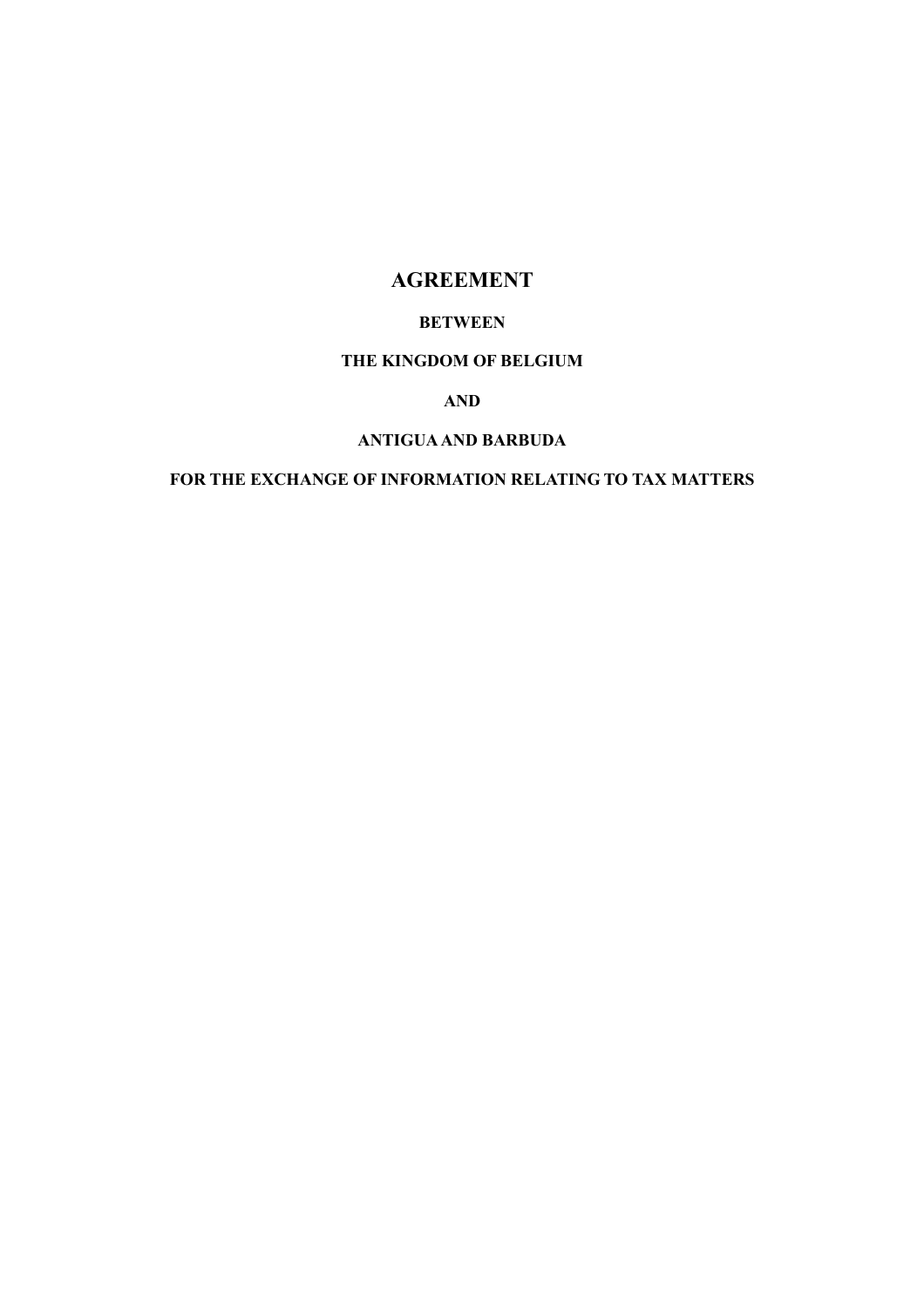## AGREEMENT

### **BETWEEN**

## THE KINGDOM OF BELGIUM

### AND

### ANTIGUA AND BARBUDA

## FOR THE EXCHANGE OF INFORMATION RELATING TO TAX MATTERS

## THE GOVERNMENT OF THE KINGDOM OF BELGIUM

AND

## THE GOVERNMENT OF ANTIGUA AND BARBUDA,

DESIRING to facilitate the exchange of information with respect to taxes,

HAVE AGREED as follows: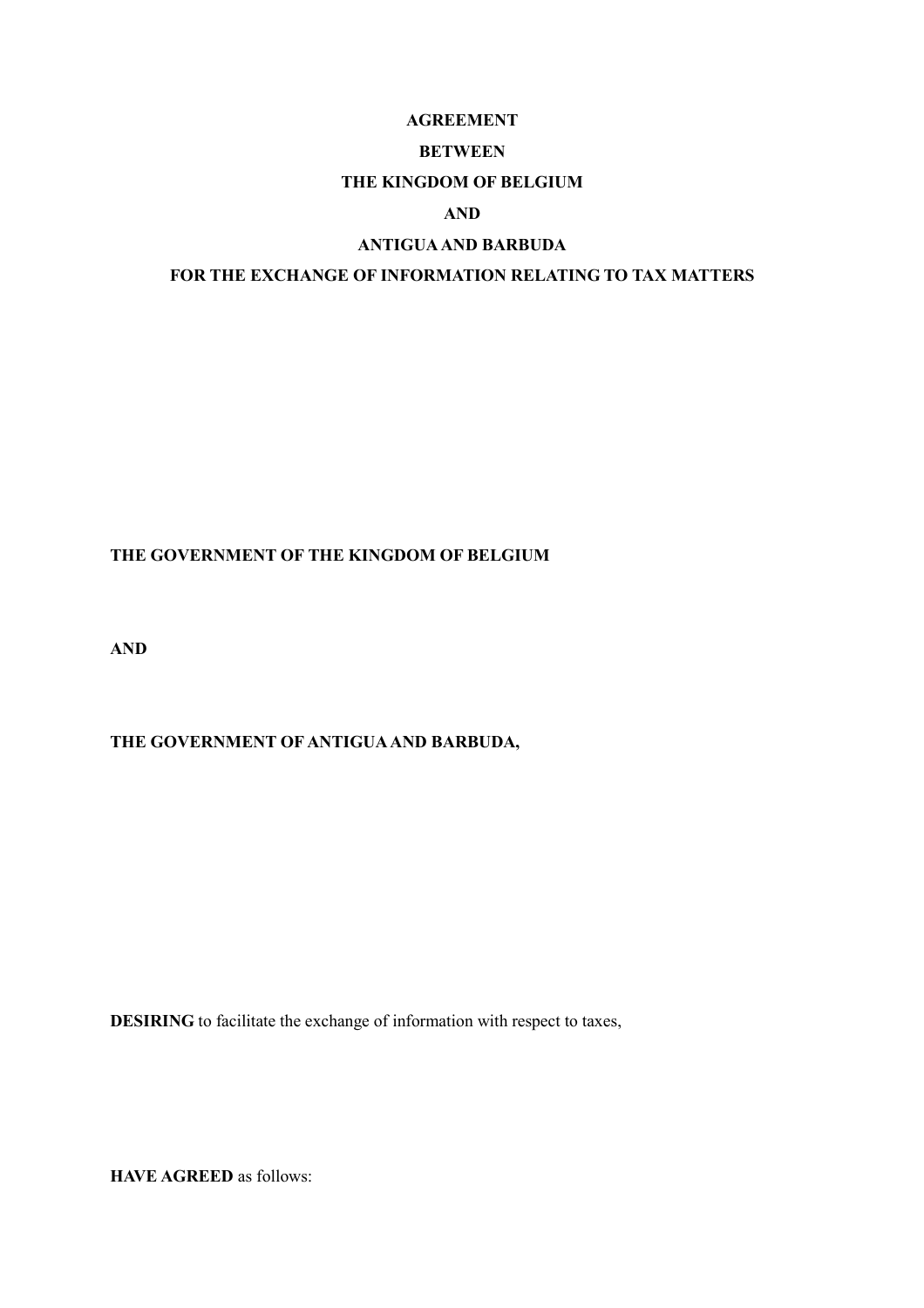#### Article 1 Object and Scope of the Agreement

The competent authorities of the Contracting Parties shall provide assistance through exchange of information that is foreseeably relevant to the administration and enforcement of the domestic laws of the Contracting Parties concerning taxes covered by this Agreement. Such information shall include information that is foreseeably relevant to the determination, assessment and collection of such taxes, the recovery and enforcement of tax claims, or the investigation or prosecution of tax matters. Information shall be exchanged in accordance with the provisions of this Agreement and shall be treated as confidential in the manner provided in Article 8. The rights and safeguards secured to persons by the laws or administrative practice of the requested Party remain applicable to the extent that they do not unduly prevent or delay effective exchange of information.

#### Article 2 Jurisdiction

A Requested Party is not obligated to provide information which is neither held by its authorities nor in the possession or control of persons who are within its territorial jurisdiction.

## Article 3 Taxes Covered

- 1. The taxes which are the subject of this Agreement are
	- i) in the case of Antigua and Barbuda: taxes of every kind and description, including customs duties;
	- ii) in the case of Belgium: taxes of every kind and description, including customs duties, imposed by or on behalf of the Federal Government.
- 2. This Agreement shall also apply to any substantially similar taxes imposed after the date of signature of the Agreement in addition to or in place of the existing taxes if the competent authorities of the Contracting Parties so agree. Furthermore, the taxes covered may be expanded by mutual agreement of the Contracting Parties in the form of an exchange of letters. The competent authorities of the Contracting Parties shall notify each other of any substantial changes to the taxation and related information gathering measures covered by the Agreement.

### Article 4 **Definitions**

- 1. For the purposes of this Agreement, unless otherwise defined:
	- a) the term "Contracting Party" means Antigua and Barbuda or Belgium as the context requires;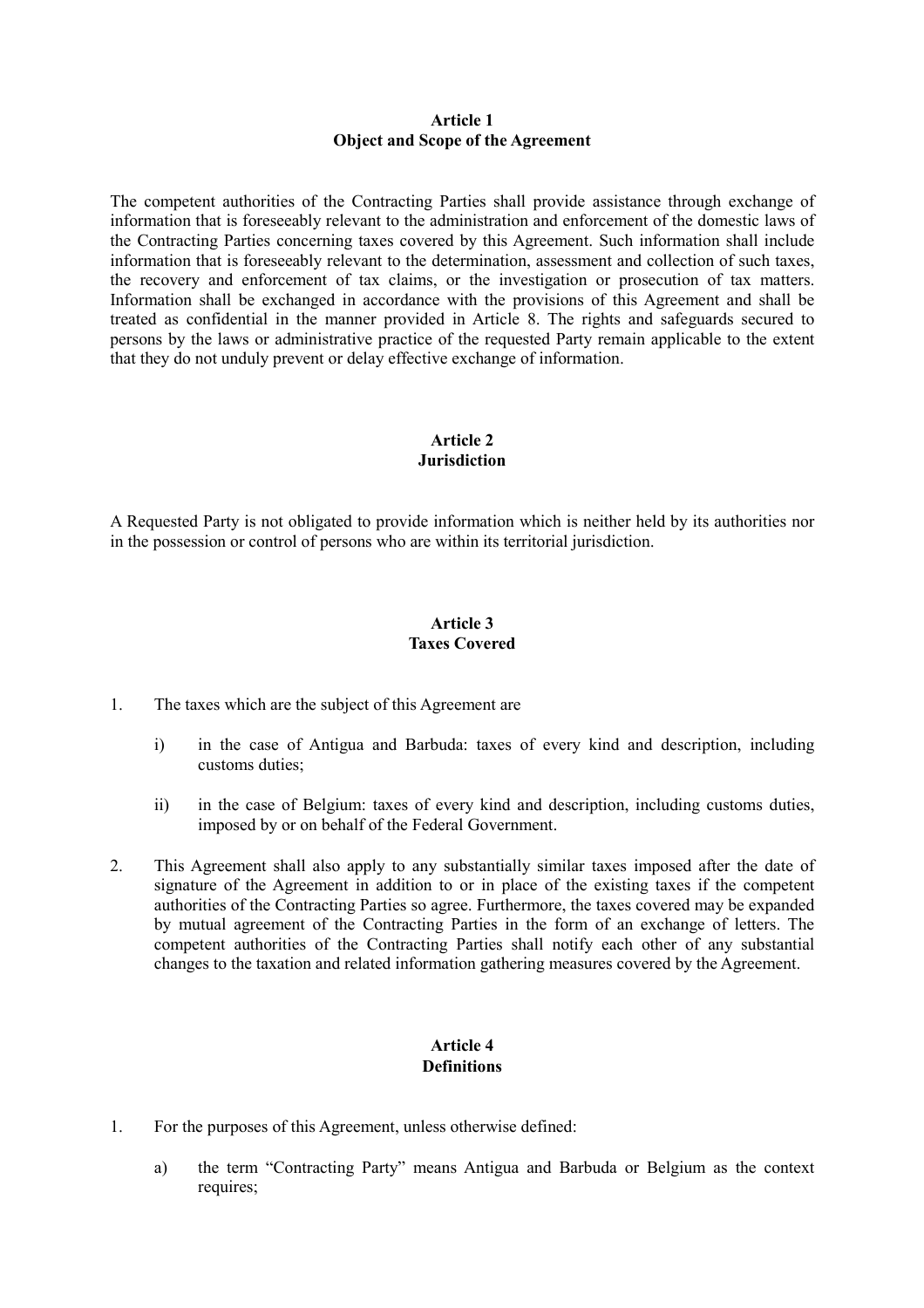- b) the term "Antigua and Barbuda" means the State of Antigua and Barbuda and the territorial waters thereof;
- c) the term "Belgium" means the Kingdom of Belgium; used in a geographical sense, it means the territory of the Kingdom of Belgium, including the territorial sea and any other area in the sea and in the air within which the Kingdom of Belgium, in accordance with international law, exercises sovereign rights or its jurisdiction;
- d) the term "competent authority" means
	- i) in the case of Antigua and Barbuda, the Minister of Finance or an authorised representative of the Minister;
	- ii) in the case of Belgium, the Minister of Finance or his authorised representative;
- e) the term "person" includes an individual, a company and any other body of persons;
- f) the term "company" means any body corporate or any entity that is treated as a body corporate for tax purposes;
- g) the term "publicly traded company" means any company whose principal class of shares is listed on a recognised stock exchange provided its listed shares can be readily purchased or sold by the public. Shares can be purchased or sold "by the public" if the purchase or sale of shares is not implicitly or explicitly restricted to a limited group of investors;
- h) the term "principal class of shares" means the class or classes of shares representing a majority of the voting power and value of the company;
- i) the term "recognised stock exchange" means any stock exchange agreed upon by the competent authorities of the Contracting Parties;
- j) the term "collective investment fund or scheme" means any pooled investment vehicle, irrespective of legal form. The term "public collective investment fund or scheme" means any collective investment fund or scheme provided the units, shares or other interests in the fund or scheme can be readily purchased, sold or redeemed by the public. Units, shares or other interests in the fund or scheme can be readily purchased, sold or redeemed "by the public" if the purchase, sale or redemption is not implicitly or explicitly restricted to a limited group of investors;
- k) the term "tax" means any tax to which the Agreement applies;
- l) the term "applicant Party" means the Contracting Party requesting information;
- m) the term "requested Party" means the Contracting Party requested to provide information;
- n) the term "information gathering measures" means laws and administrative or judicial procedures that enable a Contracting Party to obtain and provide the requested information;
- o) the term "information" means any fact, statement or record in any form whatever;
- p) the term "criminal tax matters" means tax matters involving intentional conduct which is liable to prosecution under the criminal laws of the applicant Party;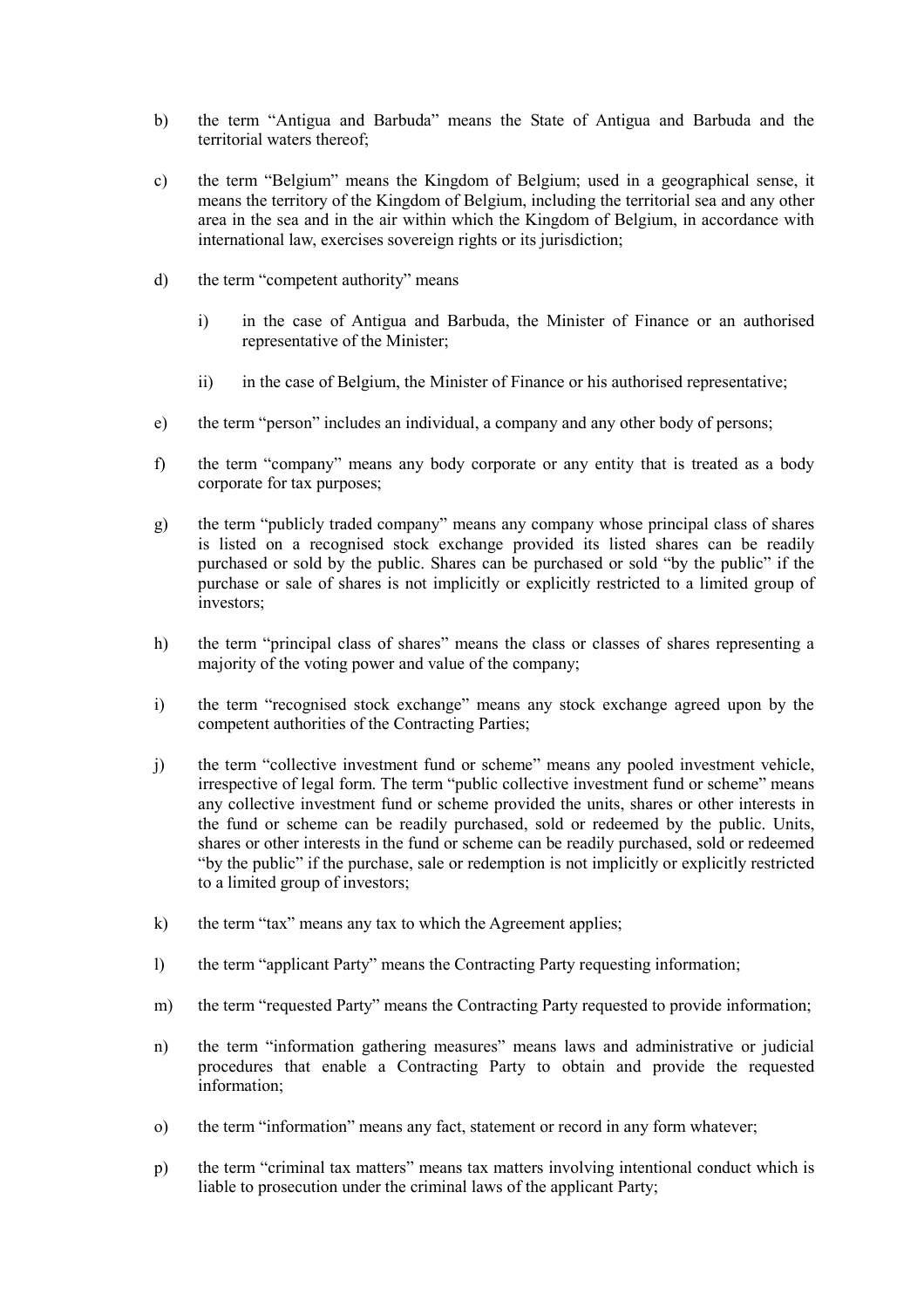- q) the term " criminal laws" means all criminal laws designated as such under domestic law irrespective of whether contained in the tax laws, the criminal code or other statutes.
- 2. As regards the application of this Agreement at any time by a Contracting Party, any term not defined therein shall, unless the context otherwise requires, have the meaning that it has at that time under the law of that Party, any meaning under the applicable tax laws of that Party prevailing over a meaning given to the term under other laws of that Party.

### Article 5 Exchange of Information Upon Request

- 1. The competent authority of the requested Party shall provide upon request information for the purposes referred to in Article 1. Such information shall be exchanged without regard to whether the conduct being investigated would constitute a crime under the laws of the requested Party if such conduct occurred in the requested Party.
- 2. If the information in the possession of the competent authority of the requested Party is not sufficient to enable it to comply with the request for information, that Party shall use all relevant information gathering measures to provide the applicant Party with the information requested, notwithstanding that the requested Party may not need such information for its own tax purposes.
- 3. If specifically requested by the competent authority of an applicant Party, the competent authority of the requested Party shall provide information under this Article, to the extent allowable under its domestic laws, in the form of depositions of witnesses and authenticated copies of original records.
- 4. Each Contracting Party shall ensure that its competent authorities for the purposes specified in Article 1 of the Agreement, have the authority to obtain and provide upon request:
	- a) information held by banks, other financial institutions, and any person acting in an agency or fiduciary capacity including nominees and trustees;
	- b) information regarding the ownership of companies, partnerships, trusts, foundations, "Anstalten" and other persons, including, within the constraints of Article 2, ownership information on all such persons in an ownership chain; in the case of trusts, information on settlors, trustees and beneficiaries; and in the case of foundations, information on founders, members of the foundation council and beneficiaries. Further, this Agreement does not create an obligation on the Contracting Parties to obtain or provide ownership information with respect to publicly traded companies or public collective investment funds or schemes unless such information can be obtained without giving rise to disproportionate difficulties.
- 5. The competent authority of the applicant Party shall provide the following information to the competent authority of the requested Party when making a request for information under the Agreement to demonstrate the foreseeable relevance of the information to the request:
	- a) the identity of the person under examination or investigation;
	- b) a statement of the information sought including its nature and the form in which the applicant Party wishes to receive the information from the requested Party;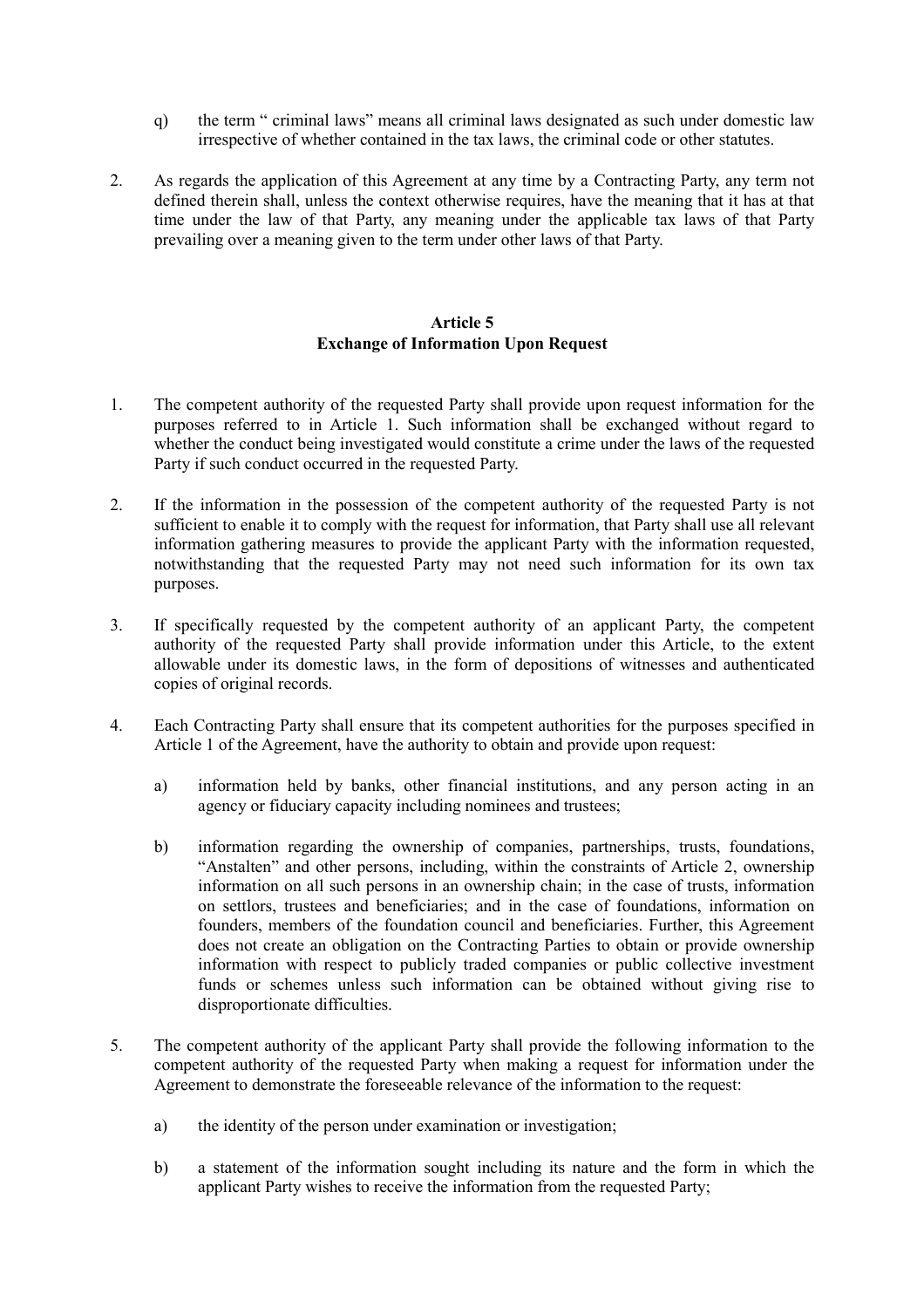- c) the tax purpose for which the information is sought;
- d) grounds for believing that the information requested is held in the requested Party or is in the possession or control of a person within the jurisdiction of the requested Party;
- e) to the extent known, the name and address of any person believed to be in possession of the requested information;
- f) a statement that the request is in conformity with this Agreement;
- g) a statement that the applicant Party has pursued all means available in its own territory to obtain the information, except those that would give rise to disproportionate difficulties.
- 6. The competent authority of the requested Party shall forward the requested information as promptly as possible to the applicant Party. To ensure a prompt response, the competent authority of the requested Party shall:
	- a) Confirm receipt of a request in writing to the competent authority of the applicant Party and shall notify the competent authority of the applicant Party of deficiencies in the request, if any, within 60 days of the receipt of the request.
	- b) If the competent authority of the requested Party has been unable to obtain and provide the information within 90 days of receipt of the request, including if it encounters obstacles in furnishing the information or it refuses to furnish the information, it shall immediately inform the applicant Party, explaining the reason for its inability, the nature of the obstacles or the reasons for its refusal.

## Article 6 Tax Examinations Abroad

- 1. A Contracting Party may allow representatives of the competent authority of the other Contracting Party to enter the territory of the first-mentioned Party to interview individuals and examine records with the written consent of the persons concerned. The competent authority of the second-mentioned Party shall notify the competent authority of the first-mentioned Party of the time and place of the meeting with the individuals concerned.
- 2. At the request of the competent authority of one Contracting Party, the competent authority of the other Contracting Party may allow representatives of the competent authority of the firstmentioned Party to be present at the appropriate part of a tax examination in the secondmentioned Party.
- 3. If the request referred to in paragraph 2 is acceded to, the competent authority of the Contracting Party conducting the examination shall, as soon as possible, notify the competent authority of the other Party about the time and place of the examination, the authority or official designated to carry out the examination and the procedures and conditions required by the firstmentioned Party for the conduct of the examination. All decisions with respect to the conduct of the tax examination shall be made by the Party conducting the examination.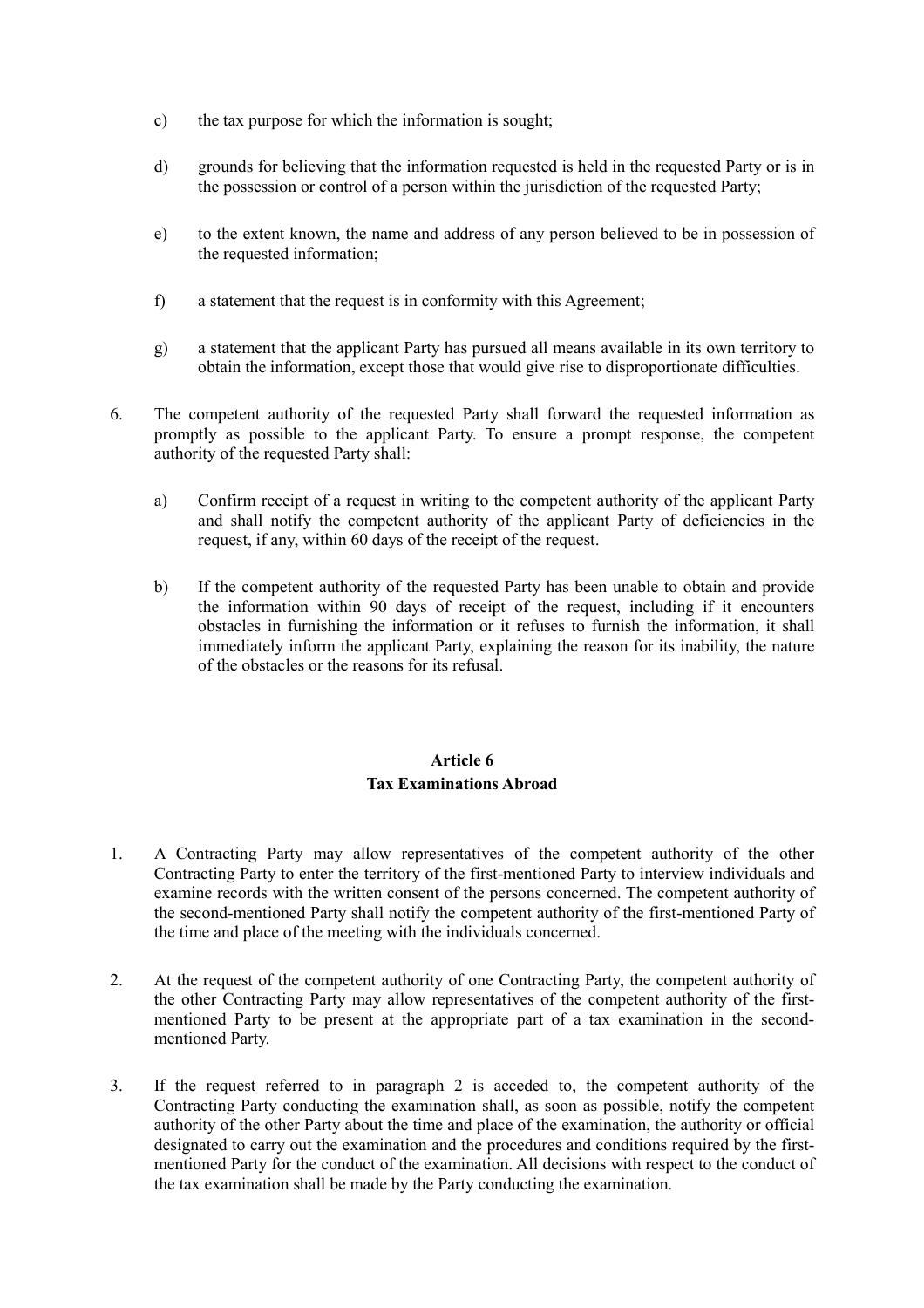## Article 7 Possibility of Declining a Request

- 1. The competent authority of the requested Party may decline to assist where the request is not made in conformity with this Agreement.
- 2. The provisions of this Agreement shall not impose on a Contracting Party the obligation to supply information which would disclose any trade, business, industrial, commercial or professional secret or trade process. Notwithstanding the foregoing, information of the type referred to in Article 5, paragraph 4 shall not be treated as such a secret or trade process merely because it meets the criteria in that paragraph.
- 3. The provisions of this Agreement shall not impose on a Contracting Party the obligation to obtain or provide information, which would reveal confidential communications between a client and an attorney, solicitor or other admitted legal representative where such communications are:
	- a) produced for the purposes of seeking or providing legal advice or
	- b) produced for the purposes of use in existing or contemplated legal proceedings.
- 4. The requested Party may decline a request for information if the disclosure of the information would be contrary to public policy (ordre public).
- 5. A request for information shall not be refused on the ground that the tax claim giving rise to the request is disputed.
- 6. The requested Party may decline a request for information if the information is requested by the applicant Party to administer or enforce a provision of the tax law of the applicant Party, or any requirement connected therewith, which discriminates against a national of the requested Party as compared with a national of the applicant Party in the same circumstances.

## Article 8 **Confidentiality**

1. Any information received by a Contracting Party under this Agreement shall be treated as confidential and may be disclosed only to persons or authorities (including courts and administrative bodies) in the jurisdiction of the Contracting Party concerned with the assessment or collection of, the enforcement or prosecution in respect of, or the determination of appeals in relation to, the taxes covered by this Agreement, or the oversight above. Such persons or authorities shall use such information only for such purposes. They may disclose the information in public court proceedings or in judicial decisions. The information may not be disclosed to any other person or entity or authority or any other jurisdiction without the express written consent of the competent authority of the requested Party.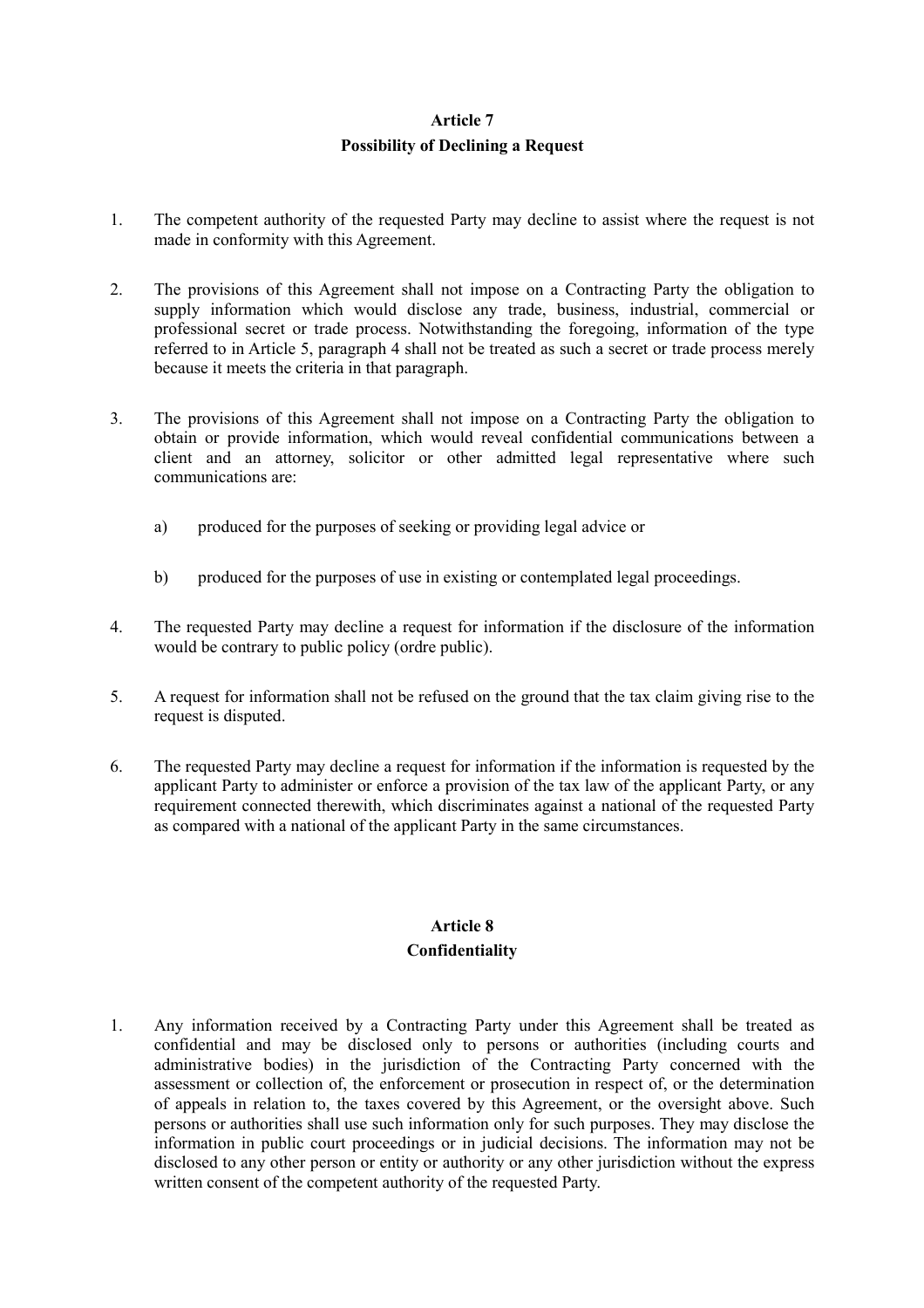2. In case of exchange of information in respect of an identified or identifiable individual, the provisions of Chapter 6, in particular the Article 199, of the Economic Partnership Agreement between the Cariforum States and the European Community and its Member States of 15 October 2008 shall be applied accordingly.

### Article 9 **Costs**

Incidence of costs incurred in providing assistance shall be agreed by the Contracting Parties.

### Article 10 Implementation Legislation

The Contracting Parties shall enact any legislation necessary to comply with, and give effect to, the terms of the Agreement.

#### Article 11 Mutual Agreement Procedure

- 1. Where difficulties or doubts arise between the Contracting Parties regarding the implementation or interpretation of the Agreement, the competent authorities shall endeavour to resolve the matter by mutual agreement.
- 2. In addition to the agreements referred to in paragraph 1, the competent authorities of the Contracting Parties may mutually agree on the procedures to be used under Articles 5 and 6.
- 3. The competent authorities of the Contracting Parties may communicate with each other directly for purposes of reaching agreement under this Article.
- 4. The Contracting Parties may also agree on other forms of dispute resolution.

### Article 12 Entry into Force

This Agreement shall enter into force when each Party has notified the other of the completion of its necessary internal procedures for entry into force. Upon entry into force, it shall have effect:

- a) for criminal tax matters on that date; and
- b) for all other matters covered in Article 1 on that date, but only in respect of taxable periods beginning on or after that date, or where there is no taxable period, all charges to tax arising on or after that date.